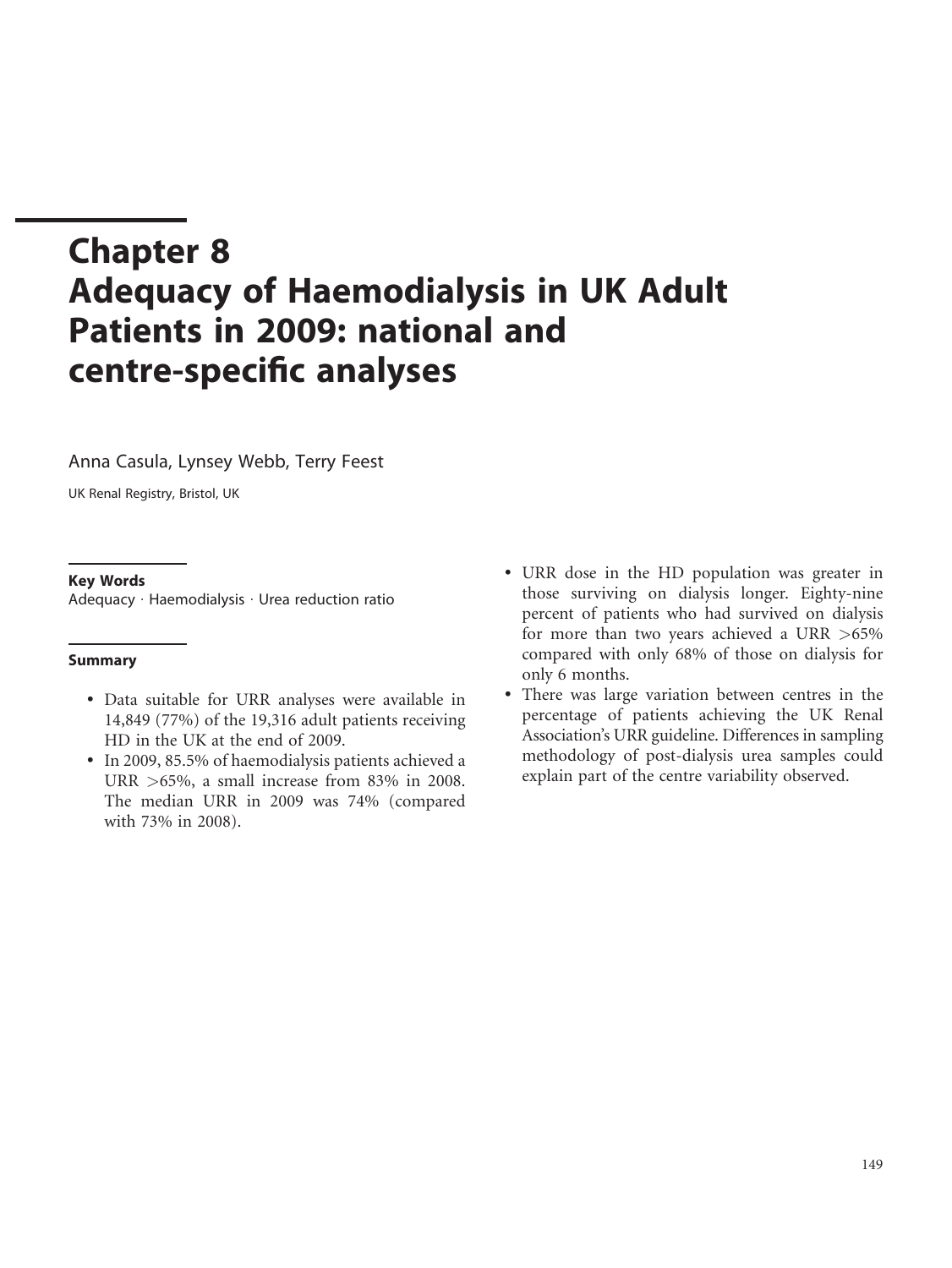## Introduction

Amongst patients with established renal failure (ERF), the delivered dose of HD is an important predictor of outcome [1] which has been shown to influence survival [2–4]. The delivered dose of HD depends on treatment (duration and frequency of dialysis, dialyser size, dialysate and blood flow rate) and patient (size, weight, haematocrit and vascular access) characteristics [5]. The two widely accepted measures of urea clearance are Kt/V, the ratio between the product of urea clearance (K, in ml/min) and dialysis session duration (t, in minutes) divided by the volume of distribution of urea in the body (V, in ml) and URR derived solely from the percentage fall in serum urea (URR) during a dialysis treatment. Whilst Kt/V is a more accurate descriptor of urea clearance, its calculation is complex and requires additional data items [6, 7] not commonly reported by most centres. The UKRR has chosen URR rather than Kt/V for comparative audit of haemodialysis adequacy as these results are more widely available.

Based on published evidence, clinical practice guidelines have been developed by various national and regional organisations [8–11]. There is considerable uniformity between them with regard to the recommendations for minimum dose of dialysis although there are differences in the methodology advised. The main objective of this study was to determine the extent to which patients undergoing HD treatment for established renal failure in the UK received the dose of HD recommended in the UK RA clinical practice guidelines [9].

## Methods

Seventy-two renal centres in the UK submit data electronically to the UKRR on a quarterly basis [12]. The majority of these centres have satellite units but for the purposes of this study the data from the renal centres and their associated satellite units were amalgamated. Two groups of patients were included in the analyses. Firstly, analysis was undertaken using data from the prevalent HD patient population on 31st December 2009. For this analysis, data for URR were taken from the last quarter of 2009 unless that data point was missing in which case data from the 3rd quarter were taken. As the prevalent population only included those patients alive on 31st December 2009, data from those patients who had died before that date have not been included in the analysis. The second analysis involved incident patients who had started treatment with HD during 2009. For these patients, analysis was undertaken using the last recorded

URR during the quarter in which the patient had started dialysis. Data from patients known to be receiving more or less than thrice weekly HD were omitted from analysis. However, because not all centres report frequency of HD, it is possible that data from a small number of patients receiving HD at a different frequency were included in the analyses.

Analyses of the data from both groups of patients included calculation of the median URR and of the proportion of patients who had achieved the RA guideline (as outlined below) in each of the renal centres as well as for the country as a whole.

All patients with data were included in the statistical analyses at a national level, although centres with fewer than 20 patients, or providing less than 50% data completeness were excluded from the comparison between centres.

The UK RA Clinical Practice Guidelines [9] in operation at the time these data were collected were as follows:

## HD should take place at least three times per week in nearly all patients. Reduction of dialysis frequency to twice per week because of insufficient dialysis facilities is unacceptable.

Every patient receiving thrice weekly HD should have consistently:

- either URR  $>65\%$
- or equilibrated Kt/V (eKt/V) of  $>$  1.2 (or single pool Kt/V of  $>1.3$ ) calculated from pre- and post-dialysis urea values, duration of dialysis and weight loss during dialysis).

To achieve a URR above 65% or eKt/V above 1.2 consistently in the vast majority of the haemodialysis population clinicians should aim for a minimum target URR of 70% or minimum eKt/V of 1.4 in individual patients.

The duration of thrice weekly HD in adult patients with minimal residual renal function should not be reduced below 4 hours without careful consideration.

Patients receiving dialysis twice weekly for reasons of geography should receive a higher sessional dose of dialysis. If this cannot be achieved, then it should be recognised that there is a compromise between the practicalities of dialysis and the patient's long-term health.

Measurement of the 'dose' or 'adequacy' of HD should be performed monthly in all hospital HD patients and may be performed less frequently in home HD patients. All dialysis units should collect and report this data to their regional network and the UKRR.

Post-dialysis blood samples should be collected either by the slow-flow method, the simplified stop-flow method, or the stop dialysate flow method. The method used should remain consistent within renal units and should be reported to the Registry.

The RA clinical practice guidelines for HD dose apply specifically to patients undergoing thrice weekly HD. In these patients it is recommended that blood for biochemical measurement (including pre-dialysis urea for URR) should be taken before the mid-week dialysis session [9].

A potentially confounding factor is the methodology used for taking the post-dialysis blood sample. Advice given to renal centres following a postal survey in 2002 [13] aimed to achieve uniformity and this was reflected in the RA guidelines [14]. These recommended that the post-dialysis blood samples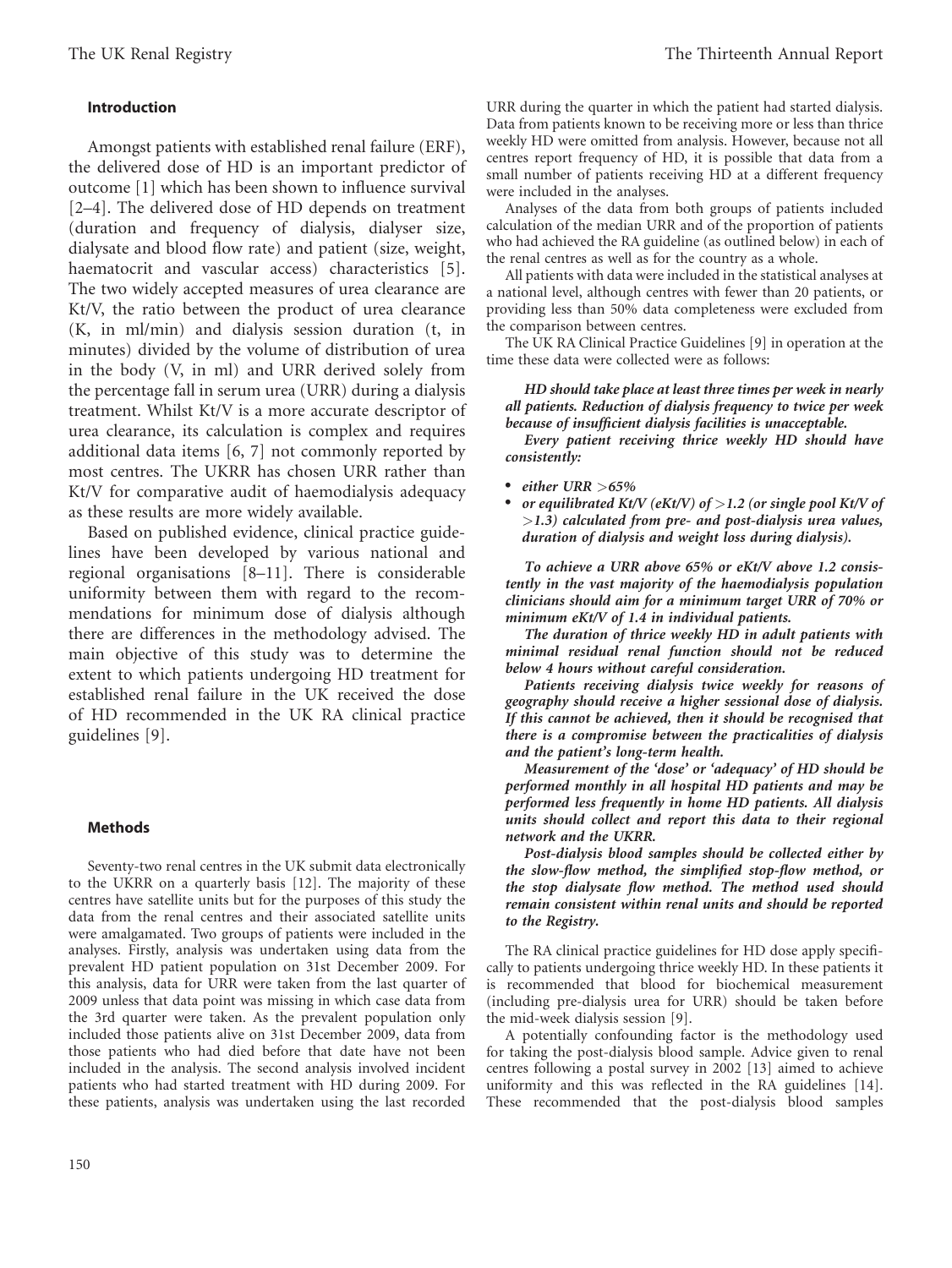should be collected either by the stop flow method, the simplified stop flow method or the stop-dialysate-flow method. No reliable data are available to clarify whether the important variations in post-dialysis sampling methodology that were identified at that time persist.

## Results

## Data completeness

Data regarding HD dose (URR) were available from 63 of the 72 renal centres which submitted data to the UKRR (table 8.1). Data were available for 77% (14,849) of the total prevalent population (19,316) treated with HD who met the inclusion criteria for these analyses.

Completeness in the 63 centres reporting URR data was generally good, with 51 centres reporting on more than 90% of patients and only one centre (Wirral) with less than 50% completeness. The centre reporting on less than 50% of prevalent patients was not included in the centre-level analyses although the patients were included in the national analyses. URR data were not received from nine centres (Brighton, London Barts, London Kings, London Royal Free, London St Georges, Manchester Royal Infirmary, Newcastle, Stoke, Swansea). The number preceding the centre name in each figure indicates the percentage of missing data from that centre.

Of the total incident patient population (4,531) starting HD during 2009 and meeting the inclusion criteria for URR analyses, 52% (2,362) had URR data available during the first quarter of treatment.

Thirty-two centres submitted data regarding URR within 3 months of starting HD on more than 20 patients, representing more than 50% of their incident patient population.

## Achieved URR

For prevalent patients, the median URR (74% for UK; centre range 67%–80%) and percentage (85.5% for UK; centre range 56%–98%) attaining the RA guideline of a URR >65% from 62 renal centres are shown in figures 8.1 and 8.2. Figure 8.3 illustrates the close relationship between the two. All of the 47 centres which achieved a URR >65% in at least 80% of patients had a median URR of at least 70%. The 4 centres with a median URR of 68% or less achieved the RA guideline for HD dose in less than 65% of their patients. As

Table 8.1. Percentage completeness of URR data returns

| Centre         | % complete     | Centre    | % complete     |
|----------------|----------------|-----------|----------------|
| Abrdn          | 99             | L Rfree   | $\overline{0}$ |
| Airdrie        | 100            | L St.G    | $\overline{0}$ |
| Antrim         | 99             | L West    | 95             |
| <b>B</b> Heart | 95             | Leeds     | 97             |
| <b>B</b> QEH   | 95             | Leic      | 99             |
| Bangor         | 97             | Liv Ain   | 68             |
| Basldn         | 98             | Liv RI    | 93             |
| <b>Belfast</b> | 97             | M Hope    | 63             |
| Bradfd         | 89             | M RI      | $\mathbf{0}$   |
| Brightn        | $\overline{0}$ | Middlbr   | 95             |
| <b>Bristol</b> | 100            | Newc      | $\overline{0}$ |
| Camb           | 85             | Newry     | 99             |
| Cardff         | 94             | Norwch    | 96             |
| Carlis         | 100            | Nottm     | 99             |
| Carsh          | 92             | Oxford    | 79             |
| Chelms         | 100            | Plymth    | 97             |
| Clwyd          | 100            | Ports     | 95             |
| Colchr         | 99             | Prestn    | 83             |
| Covnt          | 97             | Redng     | 96             |
| D & Gall       | 98             | Sheff     | 96             |
| Derby          | 98             | Shrew     | 94             |
| Derry          | 93             | Stevng    | 94             |
| Donc           | 98             | Sthend    | 95             |
| Dorset         | 76             | Stoke     | $\mathbf{0}$   |
| Dudley         | 70             | Sund      | 97             |
| Dundee         | 97             | Swanse    | $\overline{0}$ |
| Dunfn          | 99             | Truro     | 98             |
| Edinb          | 99             | Tyrone    | 98             |
| Exeter         | 99             | Ulster    | 100            |
| Glasgw         | 97             | Wirral    | 35             |
| Glouc          | 100            | Wolve     | 77             |
| Hull           | 96             | Wrexm     | 97             |
| Inverns        | 90             | York      | 68             |
| Ipswi          | 100            | England   | 75             |
| Kent           | 93             | N Ireland | 98             |
| Klmarnk        | 96             | Scotland  | 98             |
| L Barts        | $\mathbf{0}$   | Wales     | 64             |
| L Guys         | 91             | UK        | 77             |
| L Kings        | $\mathbf{0}$   |           |                |

previously reported, there continued to be considerable variation between renal centres, with 19 centres attaining the RA clinical practice guideline in >90% of patients and 5 centres attaining the guideline in <70% of patients.

## Changes in URR over time

The change in the percentage attainment of the RA clinical practice guidelines (URR  $>65\%$ ) and the median URR for the UK from 1998 to 2009 are shown in figure 8.4. Northern Ireland has provided data since 2005 and was included in these analyses.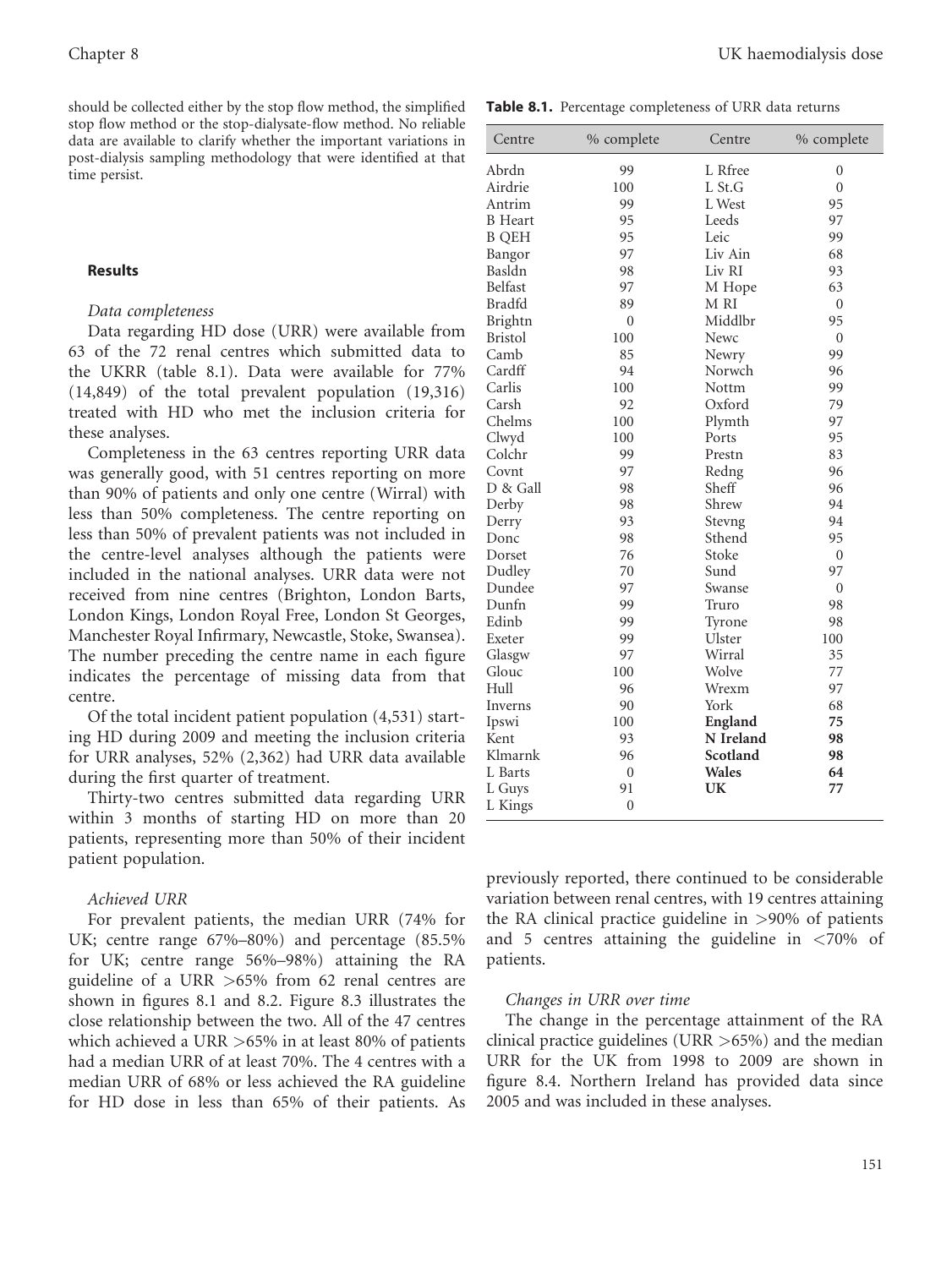

Fig. 8.1. Median URR achieved in prevalent patients in each centre, 2009



Fig. 8.2. Percentage of prevalent patients with URR >65% in each centre, 2009



Fig. 8.3. Relationship between achievement of the Renal Association guideline for URR and the median URR in each centre, 2009

The proportion of patients attaining the RA guideline increased from 56% to 85.5% whilst the median URR has risen from 67% to 74% during the same time period.

#### Variation of achieved URR with time on dialysis

The proportion of patients who attained the RA guideline for HD was greater in those who had survived on dialysis longer (figure 8.5). Of those dialysed for less than 6 months,  $68\%$  had a URR  $>65\%$ , whilst 89% of patients who had survived for more than two years attained the guideline in 2009.

The median URR during the first quarter after starting HD treatment of the incident HD population in the UK in 2009 was 66% (figure 8.6).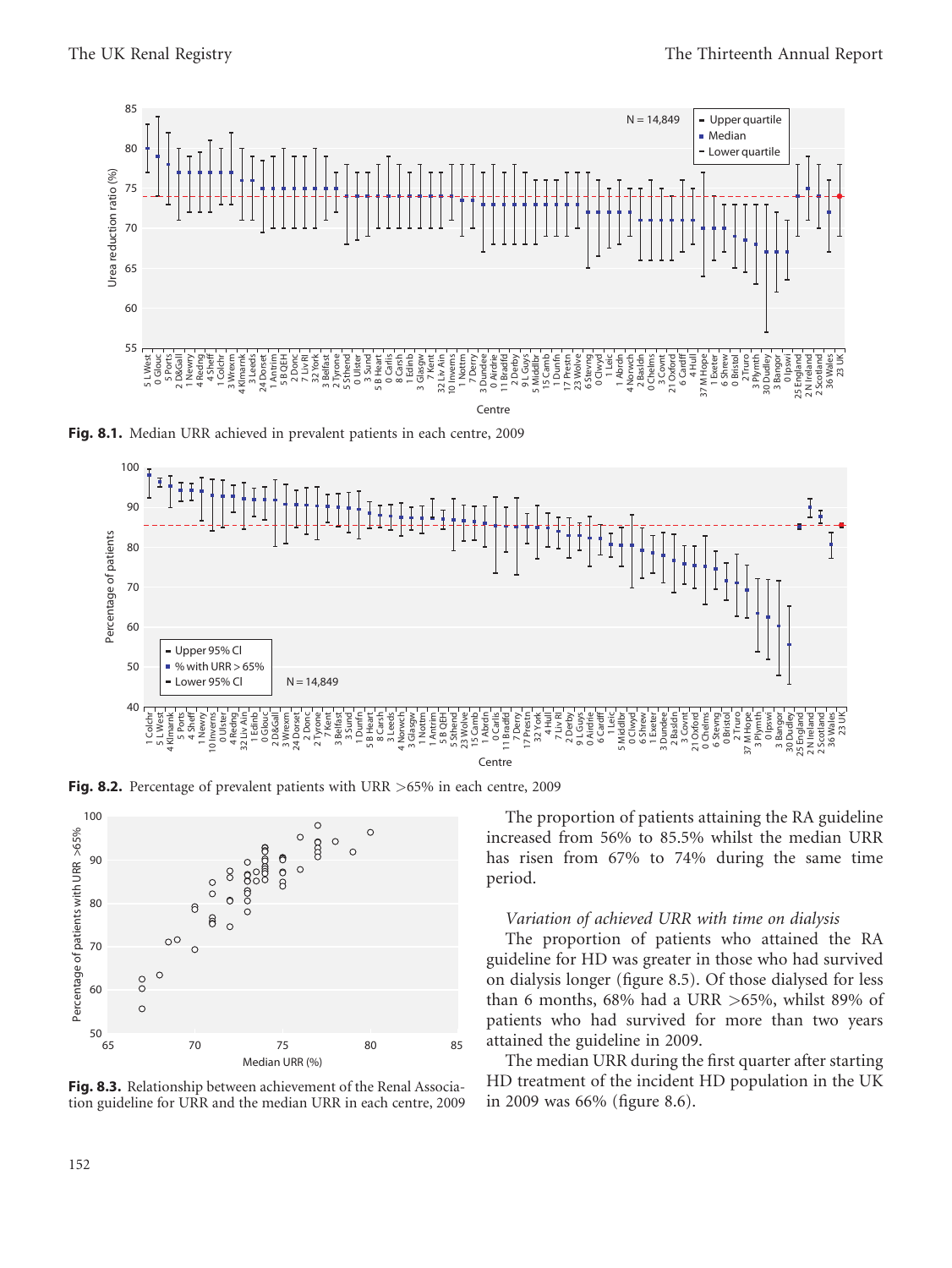

Fig. 8.4. Change in the percentage of patients with URR >65% and the median URR between 1998 and 2009 in the UK

#### **Discussion**

The dose of delivered HD is recognised as having an important influence on outcome in ERF patients treated with HD and has been shown to correlate with survival [2, 3]. It is therefore reassuring that the proportion of UK patients achieving the RA guideline for URR has been increasing in the last decade, with 85.5% of the HD population achieving the URR guideline in 2009.

In order to consistently achieve a URR >65% the UK RA clinical practice guidelines recommend that clinicians should aim for a minimum target URR of 70%. The median URR of patients undergoing HD in the UK in 2009 was 74% (centre range of 67%–80%) and only 6 centres had a median URR under 70%. Median URR showed a good correlation with the percentage achievement of URR target by centre. With the exception of two centres (Stevenage, Manchester Hope), those centres that reached a median URR *5*70% all managed to achieve the target URR in at least 75% of their population.

In 2009, 89% of patients in the UK who had survived on HD for more than 2 years achieved the target of a



 $\frac{-<6 \text{ months}}{2}$  Fig. 8.5. Percentage of prevalent haemodialysis patients achieving URR >65% by survival on haemodialysis between 1999 and 2009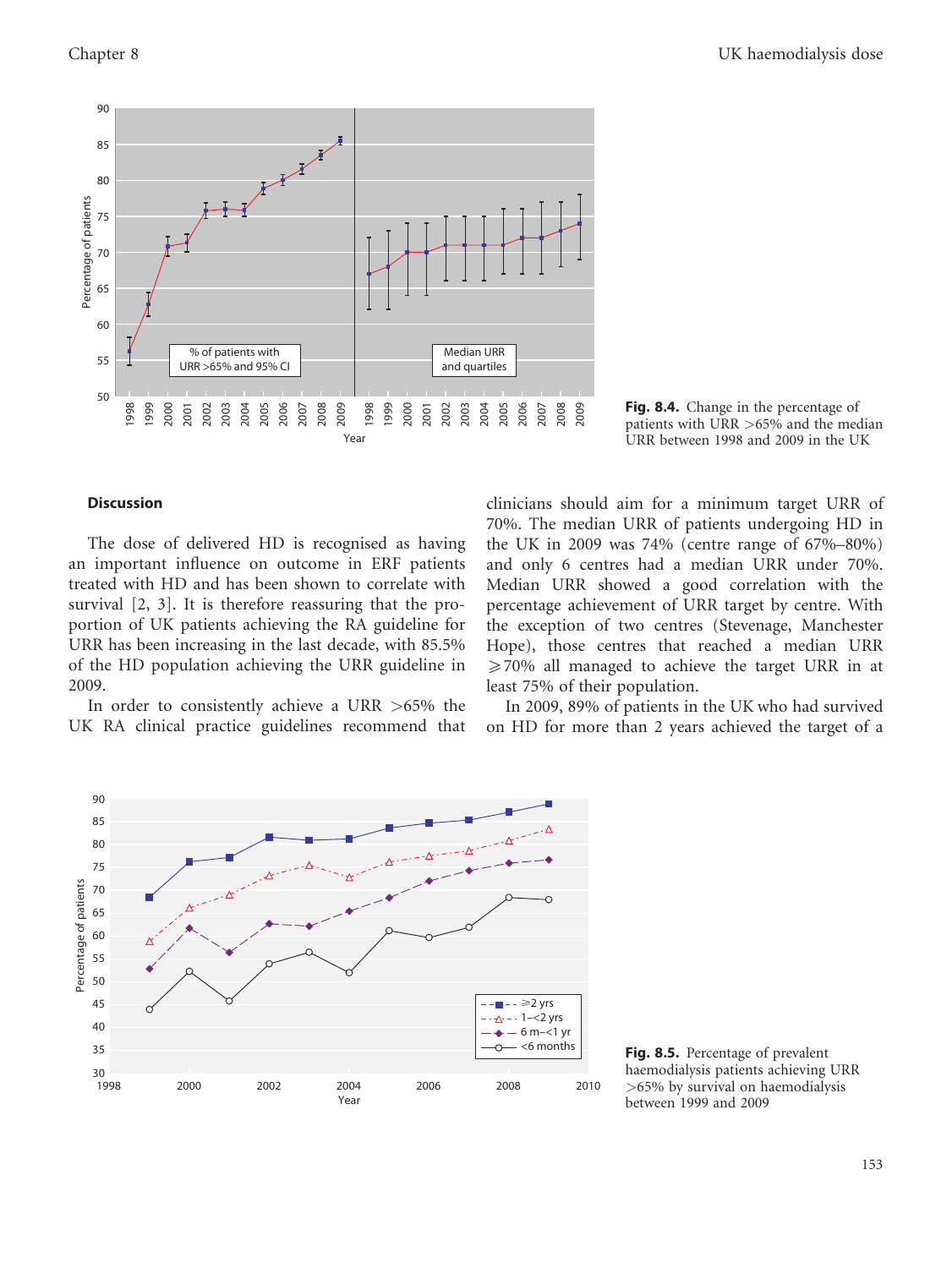

Fig. 8.6. Median URR in the first quarter after starting RRT in patients who started haemodialysis in 2009

URR >65%. The figure for patients during the first 6 months after starting treatment was lower (68%).

There was a wide range (56%–98%) of achievement of the RA guideline between different centres which is likely to reflect genuine differences in HD dose although inconsistency in sampling methodology for the postdialysis urea sample may play a part [13].

The use of urea clearance for measurement of HD dose is criticised by some [15] arguing that outcome is improved by longer treatment time independently of urea removal [5, 16–20] and that clearance of 'middle molecules' has an important impact [21, 22]. However, no consensus has yet emerged on alternative markers of HD dose and whilst this is the case the UKRR will continue to audit HD adequacy on the basis of urea clearance as assessed by URR.

Conflicts of interest: none

#### References

- 1 Gotch FA, Sargent JA: A mechanistic analysis of the National Cooperative Dialysis Study (NCDS). Kidney Int 1985;28:526–534
- 2 Owen WF, Lew NL, Liu Y, Lowrie EG, Lazarus JM: The Urea Reduction Ratio and Serum Albumin Concentration as Predictors of Mortality in Patients Undergoing Hemodialysis. N Engl J Med 1993;329:1001–1006
- 3 Held PJ, Port FK, Wolfe RA, Stannard DC, Carroll CE, Daugirdas JT, Bloembergen WE, Greer JW, Hakim RM: The dose of hemodialysis and patient mortality. Kidney Int 1996;50:550–556
- 4 Tentori F, Hunt WC, Rohrscheib M, Zhu M, Stidley CA, Servilla K, Miskulin D, Meyer KB, Bedrick EJ, Johnson HK, Zager PG: Which Targets in Clinical Practice Guidelines Are Associated with Improved Survival in a Large Dialysis Organization? J Am Soc Nephrol 2007;18: 2377–2384
- 5 Locatelli F, Buoncristiani U, Canaud B, Kohler H, Petitclerc T, Zucchelli P: Dialysis dose and frequency. Nephrol Dial Transplant 2005;20:285–296
- 6 Depner TA: Assessing adequacy of hemodialysis: urea modeling. Kidney Int 1994;45:1522–1535
- 7 Movilli E: Simplified approaches to calculate Kt/V. It's time for agreement. Nephrol Dial Transplant 1996;11:24–27
- 8 Vanbelleghem H, Vanholder R, Levin NW, Becker G, Craig JC, Ito S, Lau J, Locatelli F, Zoccali C, Solez K, Hales M, Lameire N, Eknoyan G: The Kidney Disease: Improving Global Outcomes website:

Comparison of guidelines as a tool for harmonization. Kidney Int 2007;71:1054–1061

- 9 UK Renal Association Clinical Practice Guidelines Committee. 2007 Module 3a Haemodialysis, 2007 http://www.renal.org/guidelines/ module3a.html
- 10 European Best Practice Guidelines Expert Group on Haemodialysis. Nephrol Dial Transplant 2002;17(Suppl 7):S16–S31
- 11 NKF-KDOQI clinical practice guidelines; update 2006. Am J Kidney Dis 2006;48(Suppl 1):S2–S90
- 12 Ansell D, Tomson CR: UK Renal Registry 11th Annual Report (December 2008) Chapter 15 The UK Renal Registry UKRR database, validation and methodology. Nephron Clin Pract 2009;111(Suppl 1c):277–285
- 13 Will E: Adequacy of haemodialysis (urea reduction ratio) Chapter 7; in Ansell D, Feest T (eds): UK Renal Registry 5th Annual Report, 2002, pp 85–100
- 14 UK Renal Association Standards and Audit subcommittee. Treatment of adults and children with renal failure. 3rd edition. Chapter 3. Haemodialysis: clinical standards and targets, 2002, http://www.renal. org/standards/renalstandards\_2002b.pdf
- 15 Vanholder R, Eloot S, Van Biesen W: Do we need new indicators of dialysis adequacy based on middle-molecule removal? Nature Clinical Practice Nephrology 2008;4:174–175